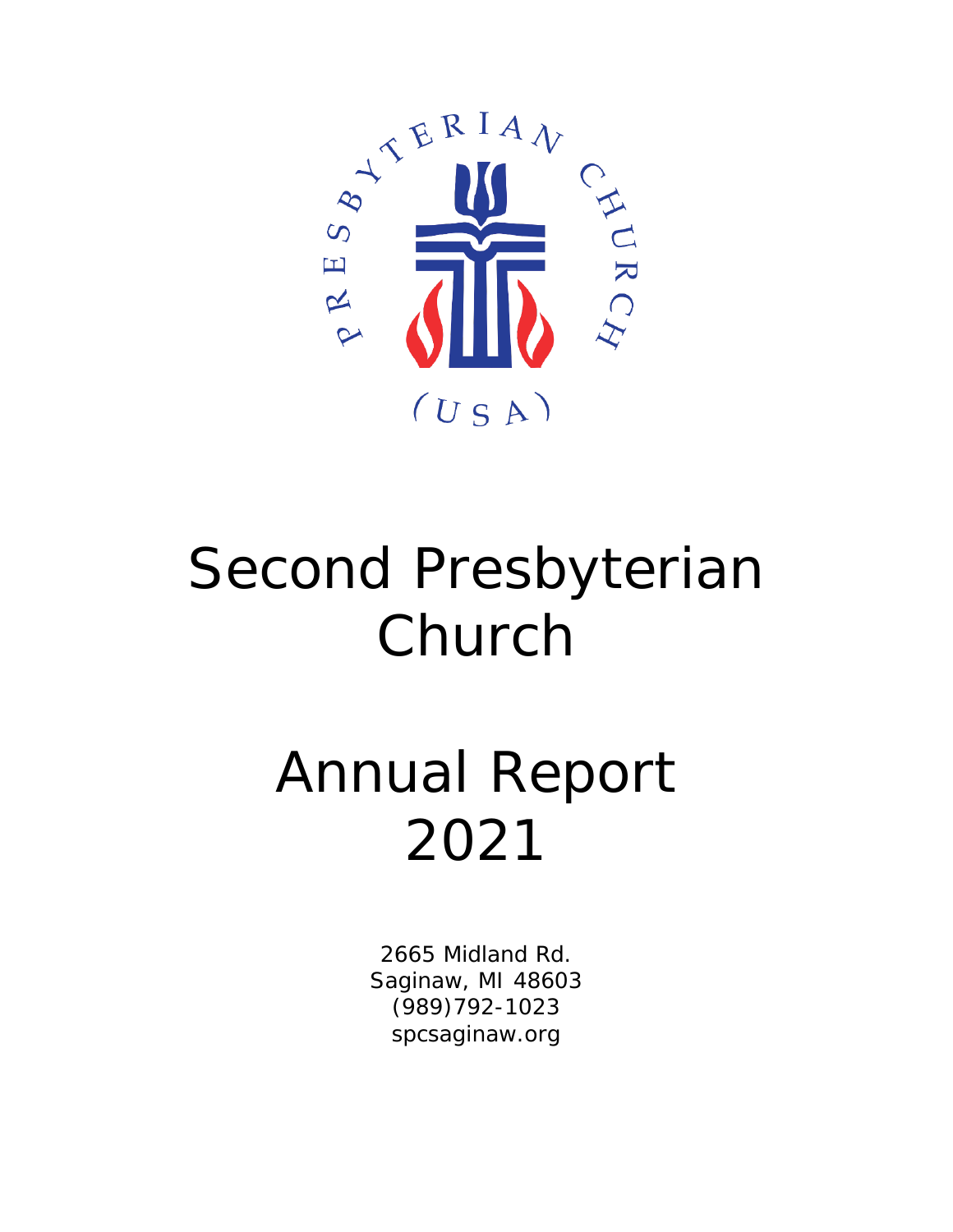# **2021 Report of Session Membership Statistics**

| <b>Total Active Membership</b>                                                                                                               | 12/31/2020               |                         | 283                                           |  |
|----------------------------------------------------------------------------------------------------------------------------------------------|--------------------------|-------------------------|-----------------------------------------------|--|
| <b>Membership Gains 2021</b><br><b>Total Membership Gains</b>                                                                                |                          |                         | $\bf{0}$                                      |  |
| <b>Membership Loss 2021</b><br>Death<br>Removed from Rolls at their Request<br>Transferred to other churches<br><b>Total Membership Loss</b> |                          |                         | 8<br>7<br>1<br>16                             |  |
| <b>Total Active Membership</b>                                                                                                               | 12/31/2021               |                         | 267                                           |  |
| <b>Inactive Members</b><br>Removed from Inactive Roll<br><b>Total Inactive Members</b>                                                       | 12/31/2020<br>12/31/2021 |                         | $\mathbf{2}$<br>$\mathbf 0$<br>$\overline{2}$ |  |
| <b>Meeting Summary</b><br><b>Session Meetings</b><br><b>Congregational Meetings</b>                                                          | 10 Stated<br>1 Annual    | 10 Special<br>2 Special |                                               |  |

JoAnn M. Hunt Clerk of Session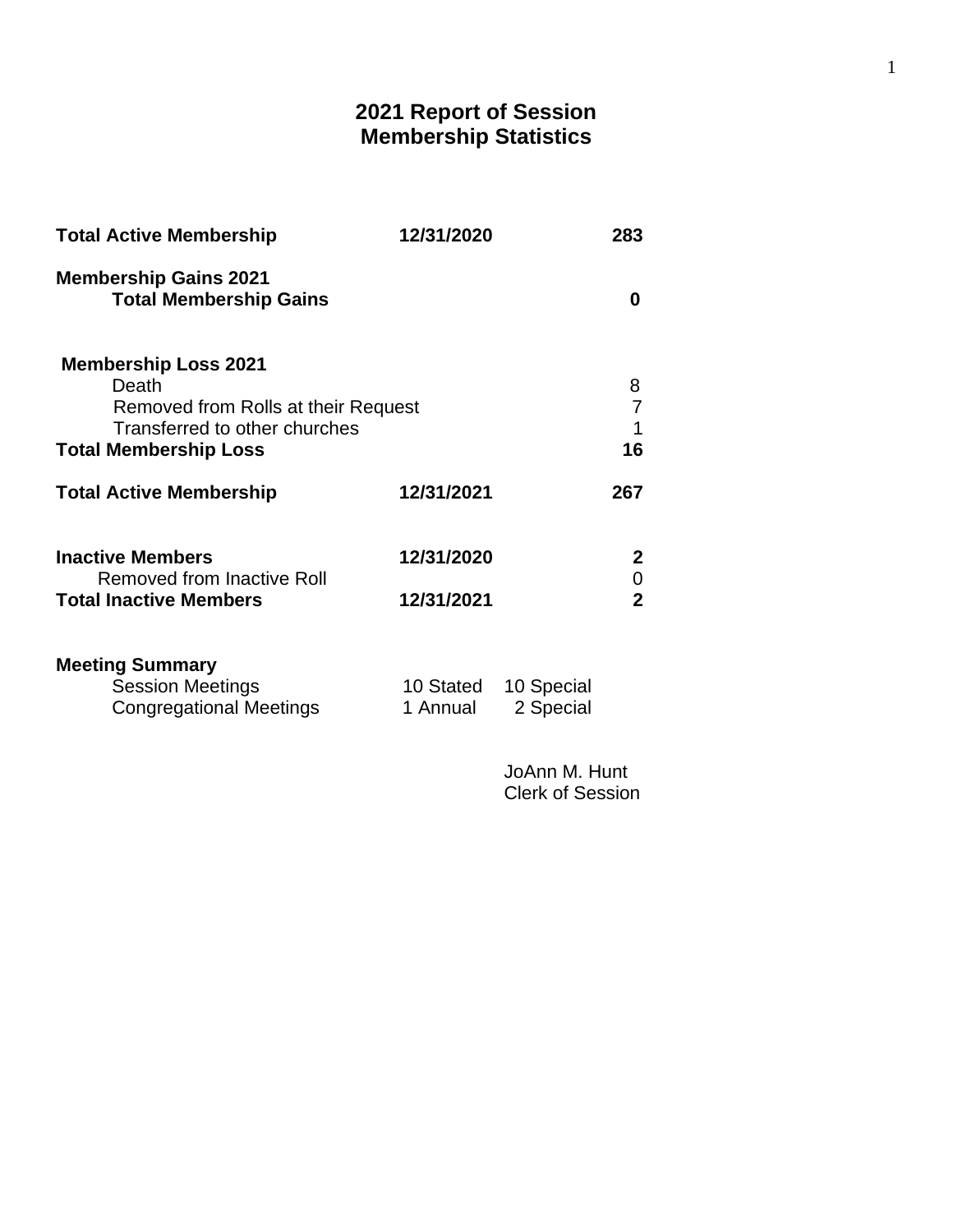# **2021 Membership**

#### **Membership Lost**

| 8 Deaths        |                                              |          |
|-----------------|----------------------------------------------|----------|
| 2153            | Georgia Latty                                | 1/9/21   |
| 2578            | <b>Mary Greene</b>                           | 2/11/21  |
| 2356            | Norma Mumaw                                  | 2/13/21  |
| 2585            | <b>Bernard Edward Nelson</b>                 | 5/14/21  |
| 2183            | Mary Jane Townsend                           | 7/22/21  |
| 740             | <b>Delores Jean Pabalis</b>                  | 9/6/21   |
| 2481            | <b>Dick Schneider</b>                        | 10/3/21  |
| 2122            | Alice Briggs                                 | 12/18/21 |
|                 | <b>7 Removed from Rolls at Their Request</b> |          |
| 2502            | Kim Byron                                    | 2/23/21  |
| 2503            | Doug Byron                                   | 2/23/21  |
| 2121            | Lorena Johnson                               | 2/23/21  |
| 2516            | <b>Shawn Wint</b>                            | 2/23/21  |
| 2558            | <b>Jan Morris</b>                            | 8/24/21  |
| 2559            | <b>Ken Morris</b>                            | 8/24/21  |
| 2536            | <b>Cheryl Kelley</b>                         | 11/30/21 |
|                 | 1 Transferred to Other Churches              |          |
| 2091            | <b>Trish Neumann</b>                         | 2/23/21  |
| <b>Baptisms</b> |                                              |          |
| 1 Child Baptism |                                              |          |
|                 | <b>Theo Millar</b>                           | 8/29/21  |
|                 |                                              |          |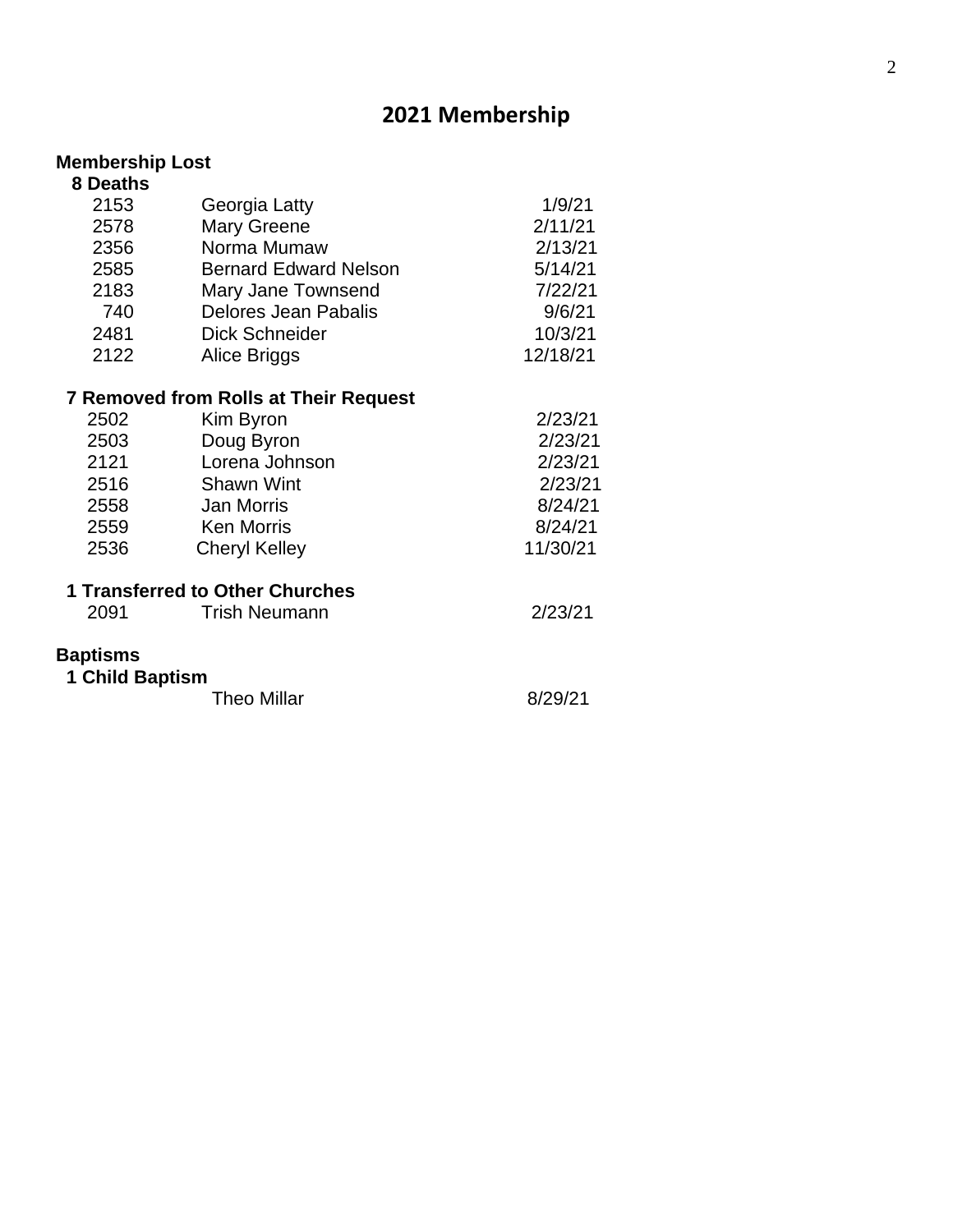## **Presbyterian Women – Financial Report for 2021**

| Disbursements:                |             |
|-------------------------------|-------------|
| Rescue Mission Lunches        | \$1,000.00  |
| Child Fund International      | 428.50      |
|                               | \$1,428.50  |
|                               |             |
| <b>Receipts:</b><br>Donations | 100.00      |
| <b>White Elephant Sale</b>    | 2,384.66    |
|                               | \$2,484.66  |
|                               |             |
| <b>Account Balance:</b>       |             |
| <b>Balance 1/1/2021</b>       | \$14,817.05 |
| Receipts                      | 2,484.66    |
| <b>Disbursements</b>          | 1,428.50    |
| Balance 12/31/2021            | \$15,873.21 |

*The Presbyterian Women wish to thank all those who offered their time, donations, and financial support. This enables us to continue to serve and support missions locally and worldwide.*  Submitted by: Carol Ann Poole, Presbyterian Women – Treasurer

# **Presbyterian Men – Financial Report for 2021**

| <b>Receipts:</b>                |            | <b>Account Balance:</b> |             |
|---------------------------------|------------|-------------------------|-------------|
| Fish Fry - October 2021         | \$5,255.01 | <b>Balance 1/1/2021</b> | \$16,860.47 |
| <b>Donations</b>                | 100.00     | Receipts                | 5,380.01    |
| Memorials - Jack Netzley        | 25.00      | <b>Disbursements</b>    | 3,985.99    |
| <b>Total Receipts</b>           | \$5,380.01 | Balance 12/31/2021      | \$18,254.49 |
| <b>Disbursements:</b>           |            |                         |             |
| Fish Fry – October 2021         | \$2,289.32 |                         |             |
| <b>Fish Fry Shelving Unit</b>   | 189.85     |                         |             |
| <b>Refrigerator Maintenance</b> | 240.75     |                         |             |
| Lawn Mower Maintenance          | 893.56     |                         |             |
| <b>Snow Blower Maintenance</b>  | 215.55     |                         |             |
| <b>Safety Salt</b>              | 45.96      |                         |             |
| Boy Scout Dues (2020)           | 54.00      |                         |             |
| Boy Scout Dues (2021)           | 57.00      |                         |             |
| <b>Total Disbursements</b>      | \$3,985.99 |                         |             |

### **Account Balance:**

| <b>Balance 1/1/2021</b> | \$16,860.47 |
|-------------------------|-------------|
| Receipts                | 5,380.01    |
| <b>Disbursements</b>    | 3,985.99    |
| Balance 12/31/2021      | \$18,254.49 |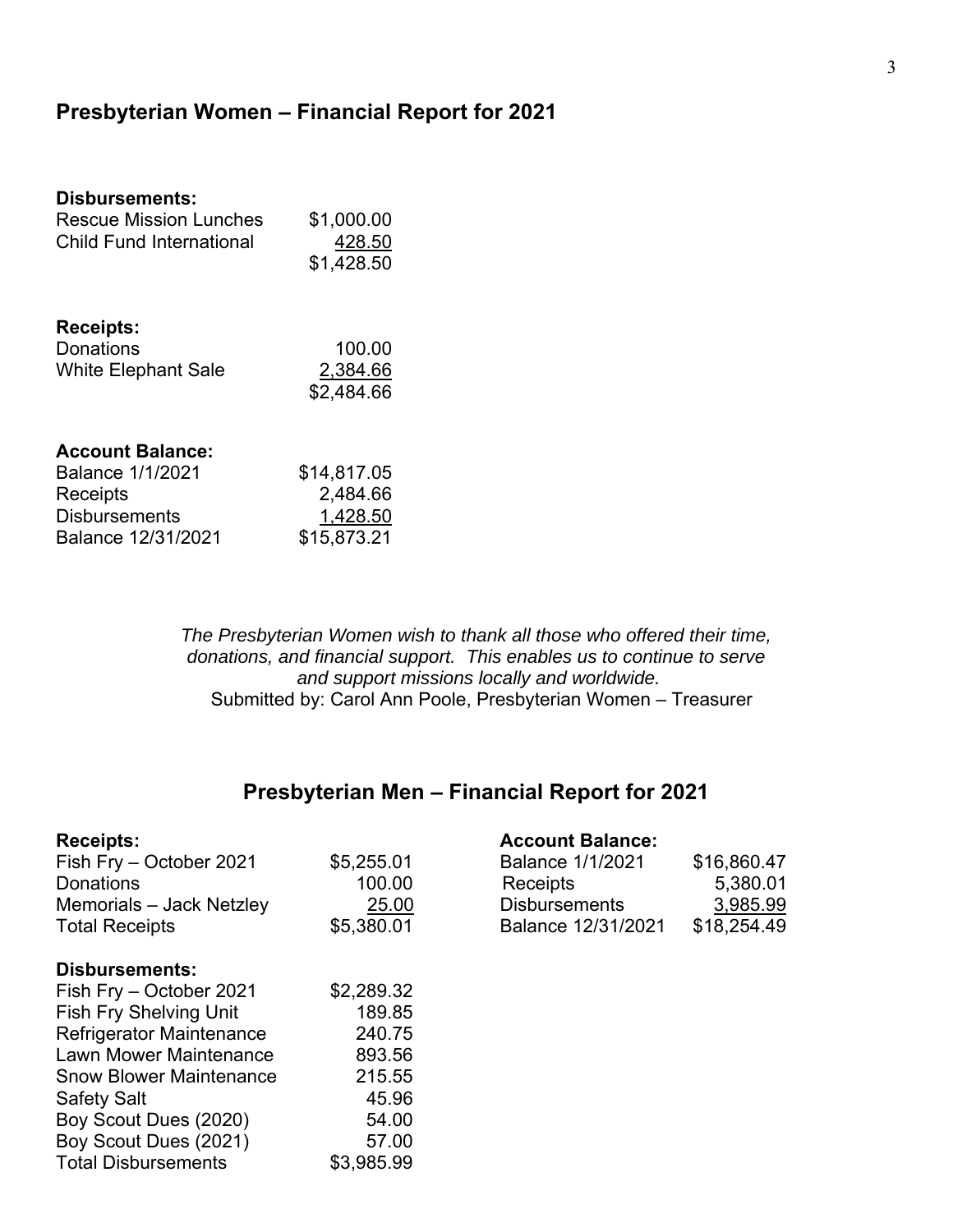Below is a list of Missions that our Congregation supported in 2021 in addition to the General Assembly/ Synod/ Presbytery Mission

| East Side Soup Kitchen                    | \$500.00 | Forgotten Youth Ministry @                      | 280.00     |
|-------------------------------------------|----------|-------------------------------------------------|------------|
| <b>Hidden Harvest</b>                     | 450.00   | <b>Saginaw County Detention Center</b>          |            |
| <b>McGilvary Seminary (Thailand)</b>      | 250.00   | <b>Walk for Hope Suicide Resource</b>           | 250.00     |
| Near East School of Theology<br>(Lebanon) | 250.00   | <b>PCUSA Disaster Relief</b><br>Dec. Tornados   | 800.00     |
| PC USA Theological                        | 250.00   | Total                                           | \$8,030.00 |
| <b>Education Fund</b>                     |          |                                                 |            |
| Old Town Soup Kitchen                     | 500.00   | Angel Tree Gifts (40 gifts)                     |            |
| <b>Saginaw City Rescue Mission</b>        | 1000.00  | Rescue Mission Hope & Care Totes (20)           |            |
| <b>Mustard Seed Ministry</b>              | 500.00   | Arthur Eddy School & Brethren School            |            |
| <b>Underground Railroad</b>               | 500.00   | <b>Supplies</b>                                 |            |
| Rev. Michael & Rachel Ludwig              | 500.00   | Christmas Stockings (42 stockings)              |            |
| (Mission workers in Niger)                |          | <b>Harvest Sunday Food Drive</b>                |            |
| Rev. Cathy Chang & Juan Lopez             | 500.00   | F.I.S.H., First Presbyterian Church Food        |            |
| (Mission workers in the Philippines)      |          | Pantry                                          |            |
| <b>Forgotten Man Ministry Bibles</b>      | 250.00   | Old Town Christian Outreach – Baby              |            |
| <b>Community Village</b>                  | 750.00   | Pantry                                          |            |
|                                           |          | <b>SERRV Fair Trade Merchandise</b>             |            |
| 1% Veterans Food Pantry                   | 500.00   | Hand Sewn Items for Local Shelters              |            |
|                                           |          | Two Coins a Meal (collected \$343)              |            |
|                                           |          | <b>CROP Walk \$940.00</b>                       |            |
|                                           |          | Forgotten Jail Ministry (72 Bibles & 615 books) |            |

*Thank you for all your hard work and support of these mission projects.*

# **Special Offerings Received in 2021**

| Peace & Global Witness         | \$70.00    |
|--------------------------------|------------|
| <b>Pentecost Offering</b>      | 730.00     |
| Christmas Joy Offering         | 635.00     |
| One Great Hour of Sharing      | 700.00     |
| <b>Total Special Offerings</b> | \$2,135.00 |

# **The Endowment Fund of Second Presbyterian Church**

The purpose of the Endowment Fund is to provide members of our congregation with an opportunity to extend their stewardship beyond a lifetime and to ensure that the mission of the church will faithfully be advanced in the generations ahead. Donations are made as special bequests or from a will. As of December 31, 2021 the Endowment Fund balance is \$139,872.99.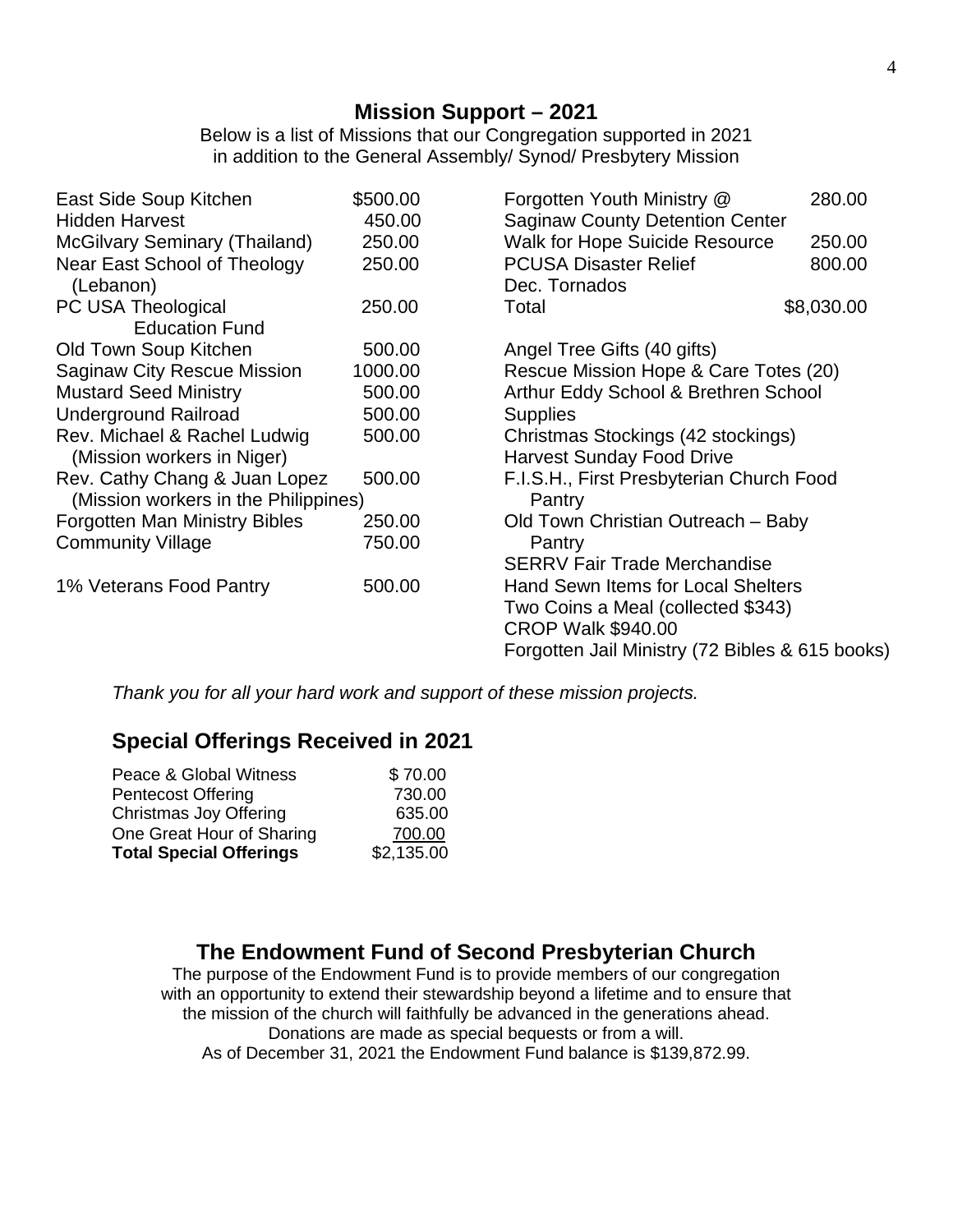#### Second Presbyterian Church Balance Sheet 01/06/2022 09:59 PM Consolidated - December 2021

|                                     | <b>Current Year</b> | <b>Previous Year</b> |
|-------------------------------------|---------------------|----------------------|
| <b>ASSETS</b>                       |                     |                      |
| <b>CURRENT ASSETS</b>               |                     |                      |
| Huntington Bank Checking            | \$131,630.00        | \$197,345.06         |
| <b>INVESTMENT ACCOUNTS</b>          |                     |                      |
| Morgan Stanley CD                   | 0.99                | 190,311.37           |
| Morgan Stanley Mut. Fund            | 21.52               | 107,488.81           |
| Presby. Investment & Loan           | 0.00                | 20,000.00            |
| Unrealized Gain/Loss                | 0.00                | (22, 215.82)         |
| New Covenant - Reserves             | 351,719.28          | 0.00                 |
| Unrealized GL - Reserves            | (5,047.82)          | 0.00                 |
| New Covenant - Endowment            | 143,385.00          | 0.00                 |
| Unrealized GL - Endowment           | (3,512.01)          | 0.00                 |
| <b>Subtotal Investment Accounts</b> | 486,566.96          | 295,584.36           |
| <b>Subtotal Current Assets</b>      | 618,196.96          | 492,929.42           |
| <b>TOTAL ASSETS</b>                 | \$618,196.96        | \$492,929.42         |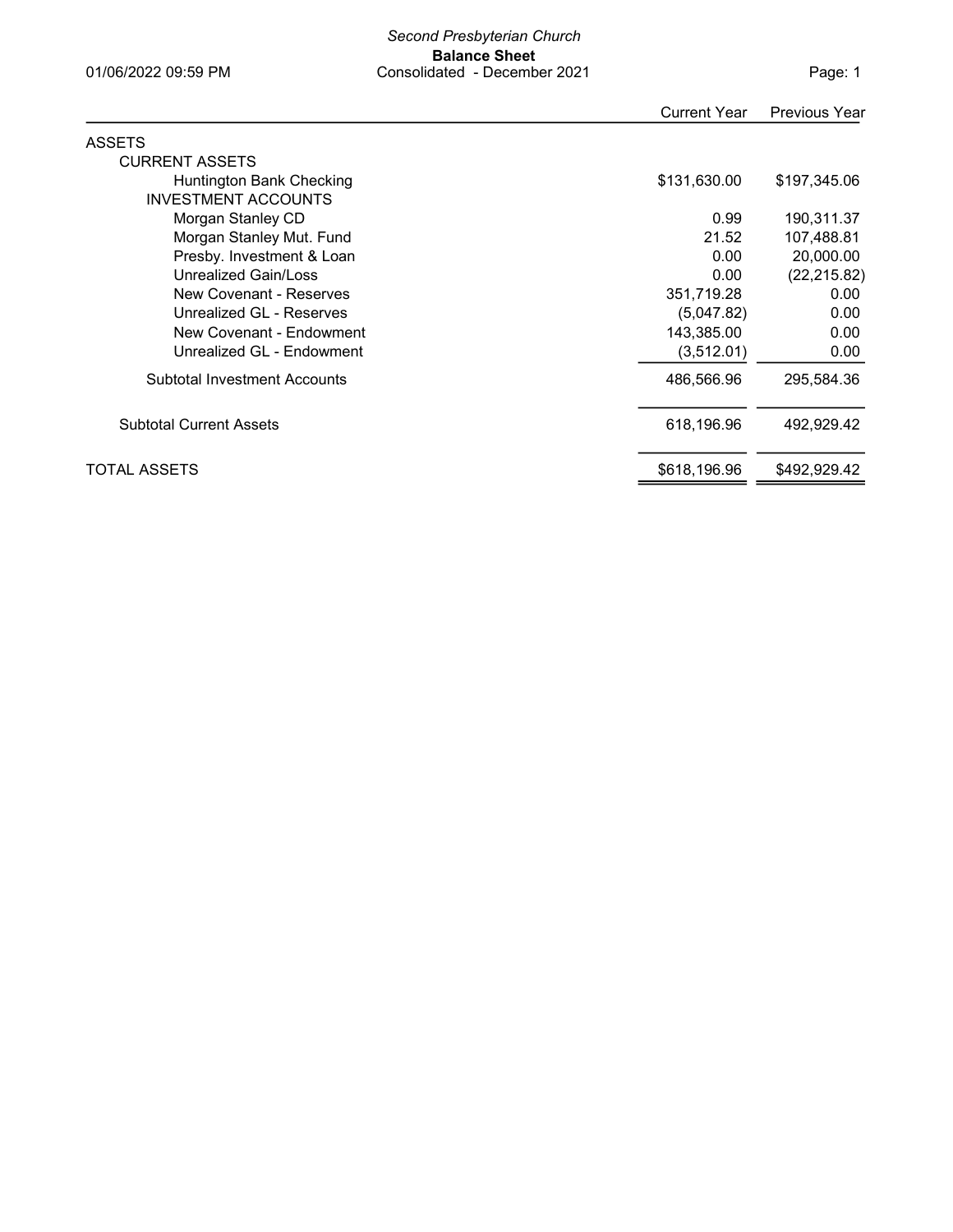#### Second Presbyterian Church Balance Sheet 01/06/2022 09:59 PM Consolidated - December 2021

| <b>LIABILITIES</b>                      |            |              |
|-----------------------------------------|------------|--------------|
| <b>CURRENT LIABILITIES</b>              |            |              |
| State Taxes payable                     | \$80.41    | \$841.02     |
| <b>ATT Payable</b>                      | (169.16)   | 260.46       |
| Pre-paid Pledges                        | 0.00       | 7,270.00     |
| <b>Subtotal Current Liabilities</b>     | (88.75)    | 8,371.48     |
| <b>FINANCE COMMITTEE</b>                |            |              |
| <b>GIFTS AND MEMORIALS</b>              |            |              |
| <b>Memorial Fund</b>                    | 36,649.42  | 35,494.42    |
| Gifts & Bequests                        | 149,415.67 | 149,415.67   |
| <b>Endowment Fund</b>                   | 139,872.99 | 0.00         |
| <b>Subtotal Gifts And Memorials</b>     | 325,938.08 | 184,910.09   |
| <b>BUILDING AND GROUNDS</b>             |            |              |
| Contingency                             | 37,708.65  | 37,708.65    |
| <b>Building Maintenance Fund</b>        | 63,033.31  | 31,063.31    |
| <b>BUILDING MISCELLANEOUS</b>           |            |              |
| Road Sign Upgrade                       | 4,987.91   | 3,987.91     |
| <b>Snow Removal Accrual</b>             | 238.49     | 213.49       |
| <b>Facilities Rental</b>                | 1,282.50   | 1,232.50     |
| Petty Cash                              | 54.13      | 54.13        |
| <b>Subtotal Building Miscellaneous</b>  | 6,563.03   | 5,488.03     |
| <b>Subtotal Building And Grounds</b>    | 107,304.99 | 74,259.99    |
| <b>MEMBER ACTIVITIES</b>                |            |              |
| Presbyterian Men                        | 15,446.15  | 16,860.47    |
| Fall Fish Fry                           | 2,808.34   | 0.00         |
|                                         |            |              |
| Subtotal Presbyterian Men               | 18,254.49  | 16,860.47    |
| Presbyterian Women                      | 15,873.21  | 14,817.05    |
| Bazaar                                  | 6,871.50   | 6,871.50     |
| Subtotal Presbyterian Women             | 22,744.71  | 21,688.55    |
| OTHER MEMBER ACTIVITIES                 |            |              |
| <b>Great Lakes Scrip</b>                | 0.00       | (116.52)     |
| <b>Kroger Rewards</b>                   | 450.92     | 226.88       |
| Deacon's Fund                           | 1,210.88   | 1,210.88     |
| Young at Hearts                         | 111.43     | 111.43       |
| <b>Ruling Elder Training</b>            | 1,000.00   | 1,000.00     |
| Funds to be allocated                   | 4,350.00   | 73,175.47    |
| <b>Subtotal Other Member Activities</b> | 7,123.23   | 75,608.14    |
| <b>Subtotal Member Activities</b>       | 48,122.43  | 114, 157. 16 |
|                                         |            |              |
| <b>Subtotal Finance Committee</b>       | 481,365.50 | 373,327.24   |

Current Year Previous Year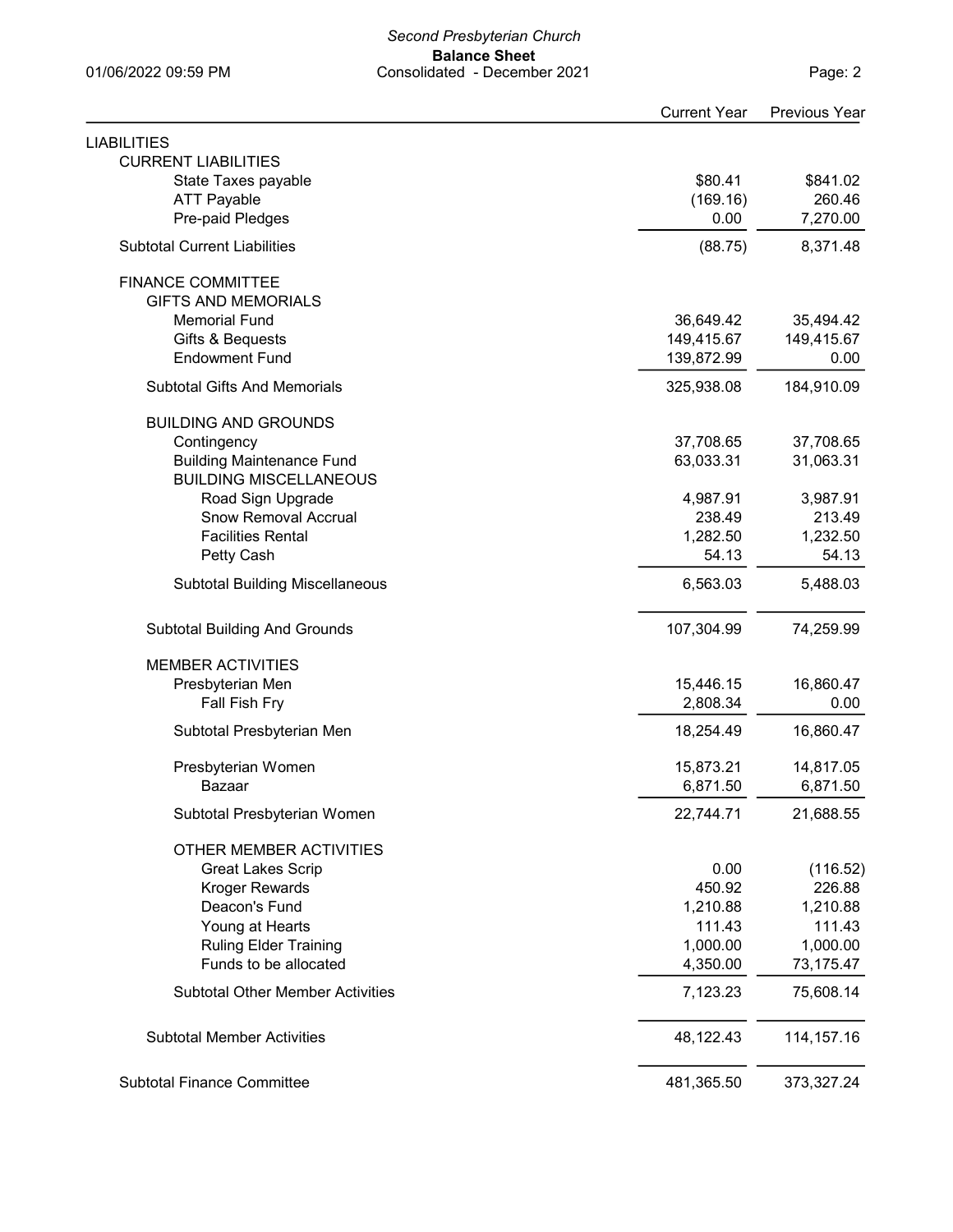#### Second Presbyterian Church Balance Sheet 01/06/2022 09:59 PM Consolidated - December 2021

Page: 3

| <b>WORSHIP &amp; MUSIC COMMITTEE</b><br><b>Matching Music Fund</b><br>17,668.82<br>17,668.82<br>6,783.92<br>6,783.92<br><b>Memorial Music Program</b><br>Organ Fund<br>615.00<br>615.00<br>Jane Irwin Memorial Fund<br>14,810.77<br>14,146.78<br>Sag. Area Concert Band<br>281.10<br>281.10<br>Fellowship Hour<br>148.04<br>35.04<br><b>Flower Fund</b><br>21.58<br>(41.90)<br>40,329.23<br>39,488.76<br>Subtotal Worship & Music Committee<br>CHRISTIAN ED. COMMITTEE<br>SCHOLARSHIPS (RESTRICTED)<br>657.17<br>728.81<br>Muriel Lakey Scholarship<br>Mary Geiersbach Scholarsh<br>799.71<br>815.31<br>Presbyterian Scholarship<br>1,152.00<br>1,152.00<br>2,608.88<br>2,696.12<br>Subtotal Scholarships (restricted)<br>Youth Fellowship<br>8,497.49<br>8,447.49<br><b>Vacation Bible School</b><br>518.20<br>518.20<br>Subtotal Christian Ed. Committee<br>11,624.57<br>11,661.81<br><b>MISSION COMMITTEE</b><br><b>GENERAL MISSIONS</b><br><b>Mission Contributions</b><br>6,269.10<br>4,543.35<br>424.00<br>40.00<br>First Pres. Food Pantry<br>27.27<br><b>Rescue Mission Lunches</b><br>667.31<br><b>Busy Hands and Hearts</b><br>579.43<br>579.43<br><b>Subtotal General Missions</b><br>7,299.80<br>5,830.09<br><b>SERRV</b><br>9,310.23<br>10,120.03<br>850.12<br><b>SERRV - Missions</b><br>747.67<br>SPEC. OFFR. PASSTHROUGH<br>785.00<br>525.00<br><b>Subtotal Mission Committee</b><br>17,222.79<br>18,245.15<br>551,475.70<br>450,072.08<br><b>TOTAL LIABILITIES</b><br><b>NET ASSETS</b><br><b>UNRESTRICTED</b><br>\$66,721.26<br><b>Unrestricted Net Assets</b><br>\$42,857.34<br><b>TOTAL FUND BALANCE</b><br>66,721.26<br>42,857.34<br>\$618,196.96<br>\$492,929.42<br>TOTAL LIABILITIES AND FUND BALANCE | <b>Current Year</b> | <b>Previous Year</b> |
|------------------------------------------------------------------------------------------------------------------------------------------------------------------------------------------------------------------------------------------------------------------------------------------------------------------------------------------------------------------------------------------------------------------------------------------------------------------------------------------------------------------------------------------------------------------------------------------------------------------------------------------------------------------------------------------------------------------------------------------------------------------------------------------------------------------------------------------------------------------------------------------------------------------------------------------------------------------------------------------------------------------------------------------------------------------------------------------------------------------------------------------------------------------------------------------------------------------------------------------------------------------------------------------------------------------------------------------------------------------------------------------------------------------------------------------------------------------------------------------------------------------------------------------------------------------------------------------------------------------------------------------------------------------------------------------------------------------------------|---------------------|----------------------|
|                                                                                                                                                                                                                                                                                                                                                                                                                                                                                                                                                                                                                                                                                                                                                                                                                                                                                                                                                                                                                                                                                                                                                                                                                                                                                                                                                                                                                                                                                                                                                                                                                                                                                                                              |                     |                      |
|                                                                                                                                                                                                                                                                                                                                                                                                                                                                                                                                                                                                                                                                                                                                                                                                                                                                                                                                                                                                                                                                                                                                                                                                                                                                                                                                                                                                                                                                                                                                                                                                                                                                                                                              |                     |                      |
|                                                                                                                                                                                                                                                                                                                                                                                                                                                                                                                                                                                                                                                                                                                                                                                                                                                                                                                                                                                                                                                                                                                                                                                                                                                                                                                                                                                                                                                                                                                                                                                                                                                                                                                              |                     |                      |
|                                                                                                                                                                                                                                                                                                                                                                                                                                                                                                                                                                                                                                                                                                                                                                                                                                                                                                                                                                                                                                                                                                                                                                                                                                                                                                                                                                                                                                                                                                                                                                                                                                                                                                                              |                     |                      |
|                                                                                                                                                                                                                                                                                                                                                                                                                                                                                                                                                                                                                                                                                                                                                                                                                                                                                                                                                                                                                                                                                                                                                                                                                                                                                                                                                                                                                                                                                                                                                                                                                                                                                                                              |                     |                      |
|                                                                                                                                                                                                                                                                                                                                                                                                                                                                                                                                                                                                                                                                                                                                                                                                                                                                                                                                                                                                                                                                                                                                                                                                                                                                                                                                                                                                                                                                                                                                                                                                                                                                                                                              |                     |                      |
|                                                                                                                                                                                                                                                                                                                                                                                                                                                                                                                                                                                                                                                                                                                                                                                                                                                                                                                                                                                                                                                                                                                                                                                                                                                                                                                                                                                                                                                                                                                                                                                                                                                                                                                              |                     |                      |
|                                                                                                                                                                                                                                                                                                                                                                                                                                                                                                                                                                                                                                                                                                                                                                                                                                                                                                                                                                                                                                                                                                                                                                                                                                                                                                                                                                                                                                                                                                                                                                                                                                                                                                                              |                     |                      |
|                                                                                                                                                                                                                                                                                                                                                                                                                                                                                                                                                                                                                                                                                                                                                                                                                                                                                                                                                                                                                                                                                                                                                                                                                                                                                                                                                                                                                                                                                                                                                                                                                                                                                                                              |                     |                      |
|                                                                                                                                                                                                                                                                                                                                                                                                                                                                                                                                                                                                                                                                                                                                                                                                                                                                                                                                                                                                                                                                                                                                                                                                                                                                                                                                                                                                                                                                                                                                                                                                                                                                                                                              |                     |                      |
|                                                                                                                                                                                                                                                                                                                                                                                                                                                                                                                                                                                                                                                                                                                                                                                                                                                                                                                                                                                                                                                                                                                                                                                                                                                                                                                                                                                                                                                                                                                                                                                                                                                                                                                              |                     |                      |
|                                                                                                                                                                                                                                                                                                                                                                                                                                                                                                                                                                                                                                                                                                                                                                                                                                                                                                                                                                                                                                                                                                                                                                                                                                                                                                                                                                                                                                                                                                                                                                                                                                                                                                                              |                     |                      |
|                                                                                                                                                                                                                                                                                                                                                                                                                                                                                                                                                                                                                                                                                                                                                                                                                                                                                                                                                                                                                                                                                                                                                                                                                                                                                                                                                                                                                                                                                                                                                                                                                                                                                                                              |                     |                      |
|                                                                                                                                                                                                                                                                                                                                                                                                                                                                                                                                                                                                                                                                                                                                                                                                                                                                                                                                                                                                                                                                                                                                                                                                                                                                                                                                                                                                                                                                                                                                                                                                                                                                                                                              |                     |                      |
|                                                                                                                                                                                                                                                                                                                                                                                                                                                                                                                                                                                                                                                                                                                                                                                                                                                                                                                                                                                                                                                                                                                                                                                                                                                                                                                                                                                                                                                                                                                                                                                                                                                                                                                              |                     |                      |
|                                                                                                                                                                                                                                                                                                                                                                                                                                                                                                                                                                                                                                                                                                                                                                                                                                                                                                                                                                                                                                                                                                                                                                                                                                                                                                                                                                                                                                                                                                                                                                                                                                                                                                                              |                     |                      |
|                                                                                                                                                                                                                                                                                                                                                                                                                                                                                                                                                                                                                                                                                                                                                                                                                                                                                                                                                                                                                                                                                                                                                                                                                                                                                                                                                                                                                                                                                                                                                                                                                                                                                                                              |                     |                      |
|                                                                                                                                                                                                                                                                                                                                                                                                                                                                                                                                                                                                                                                                                                                                                                                                                                                                                                                                                                                                                                                                                                                                                                                                                                                                                                                                                                                                                                                                                                                                                                                                                                                                                                                              |                     |                      |
|                                                                                                                                                                                                                                                                                                                                                                                                                                                                                                                                                                                                                                                                                                                                                                                                                                                                                                                                                                                                                                                                                                                                                                                                                                                                                                                                                                                                                                                                                                                                                                                                                                                                                                                              |                     |                      |
|                                                                                                                                                                                                                                                                                                                                                                                                                                                                                                                                                                                                                                                                                                                                                                                                                                                                                                                                                                                                                                                                                                                                                                                                                                                                                                                                                                                                                                                                                                                                                                                                                                                                                                                              |                     |                      |
|                                                                                                                                                                                                                                                                                                                                                                                                                                                                                                                                                                                                                                                                                                                                                                                                                                                                                                                                                                                                                                                                                                                                                                                                                                                                                                                                                                                                                                                                                                                                                                                                                                                                                                                              |                     |                      |
|                                                                                                                                                                                                                                                                                                                                                                                                                                                                                                                                                                                                                                                                                                                                                                                                                                                                                                                                                                                                                                                                                                                                                                                                                                                                                                                                                                                                                                                                                                                                                                                                                                                                                                                              |                     |                      |
|                                                                                                                                                                                                                                                                                                                                                                                                                                                                                                                                                                                                                                                                                                                                                                                                                                                                                                                                                                                                                                                                                                                                                                                                                                                                                                                                                                                                                                                                                                                                                                                                                                                                                                                              |                     |                      |
|                                                                                                                                                                                                                                                                                                                                                                                                                                                                                                                                                                                                                                                                                                                                                                                                                                                                                                                                                                                                                                                                                                                                                                                                                                                                                                                                                                                                                                                                                                                                                                                                                                                                                                                              |                     |                      |
|                                                                                                                                                                                                                                                                                                                                                                                                                                                                                                                                                                                                                                                                                                                                                                                                                                                                                                                                                                                                                                                                                                                                                                                                                                                                                                                                                                                                                                                                                                                                                                                                                                                                                                                              |                     |                      |
|                                                                                                                                                                                                                                                                                                                                                                                                                                                                                                                                                                                                                                                                                                                                                                                                                                                                                                                                                                                                                                                                                                                                                                                                                                                                                                                                                                                                                                                                                                                                                                                                                                                                                                                              |                     |                      |
|                                                                                                                                                                                                                                                                                                                                                                                                                                                                                                                                                                                                                                                                                                                                                                                                                                                                                                                                                                                                                                                                                                                                                                                                                                                                                                                                                                                                                                                                                                                                                                                                                                                                                                                              |                     |                      |
|                                                                                                                                                                                                                                                                                                                                                                                                                                                                                                                                                                                                                                                                                                                                                                                                                                                                                                                                                                                                                                                                                                                                                                                                                                                                                                                                                                                                                                                                                                                                                                                                                                                                                                                              |                     |                      |
|                                                                                                                                                                                                                                                                                                                                                                                                                                                                                                                                                                                                                                                                                                                                                                                                                                                                                                                                                                                                                                                                                                                                                                                                                                                                                                                                                                                                                                                                                                                                                                                                                                                                                                                              |                     |                      |
|                                                                                                                                                                                                                                                                                                                                                                                                                                                                                                                                                                                                                                                                                                                                                                                                                                                                                                                                                                                                                                                                                                                                                                                                                                                                                                                                                                                                                                                                                                                                                                                                                                                                                                                              |                     |                      |
|                                                                                                                                                                                                                                                                                                                                                                                                                                                                                                                                                                                                                                                                                                                                                                                                                                                                                                                                                                                                                                                                                                                                                                                                                                                                                                                                                                                                                                                                                                                                                                                                                                                                                                                              |                     |                      |
|                                                                                                                                                                                                                                                                                                                                                                                                                                                                                                                                                                                                                                                                                                                                                                                                                                                                                                                                                                                                                                                                                                                                                                                                                                                                                                                                                                                                                                                                                                                                                                                                                                                                                                                              |                     |                      |
|                                                                                                                                                                                                                                                                                                                                                                                                                                                                                                                                                                                                                                                                                                                                                                                                                                                                                                                                                                                                                                                                                                                                                                                                                                                                                                                                                                                                                                                                                                                                                                                                                                                                                                                              |                     |                      |
|                                                                                                                                                                                                                                                                                                                                                                                                                                                                                                                                                                                                                                                                                                                                                                                                                                                                                                                                                                                                                                                                                                                                                                                                                                                                                                                                                                                                                                                                                                                                                                                                                                                                                                                              |                     |                      |
|                                                                                                                                                                                                                                                                                                                                                                                                                                                                                                                                                                                                                                                                                                                                                                                                                                                                                                                                                                                                                                                                                                                                                                                                                                                                                                                                                                                                                                                                                                                                                                                                                                                                                                                              |                     |                      |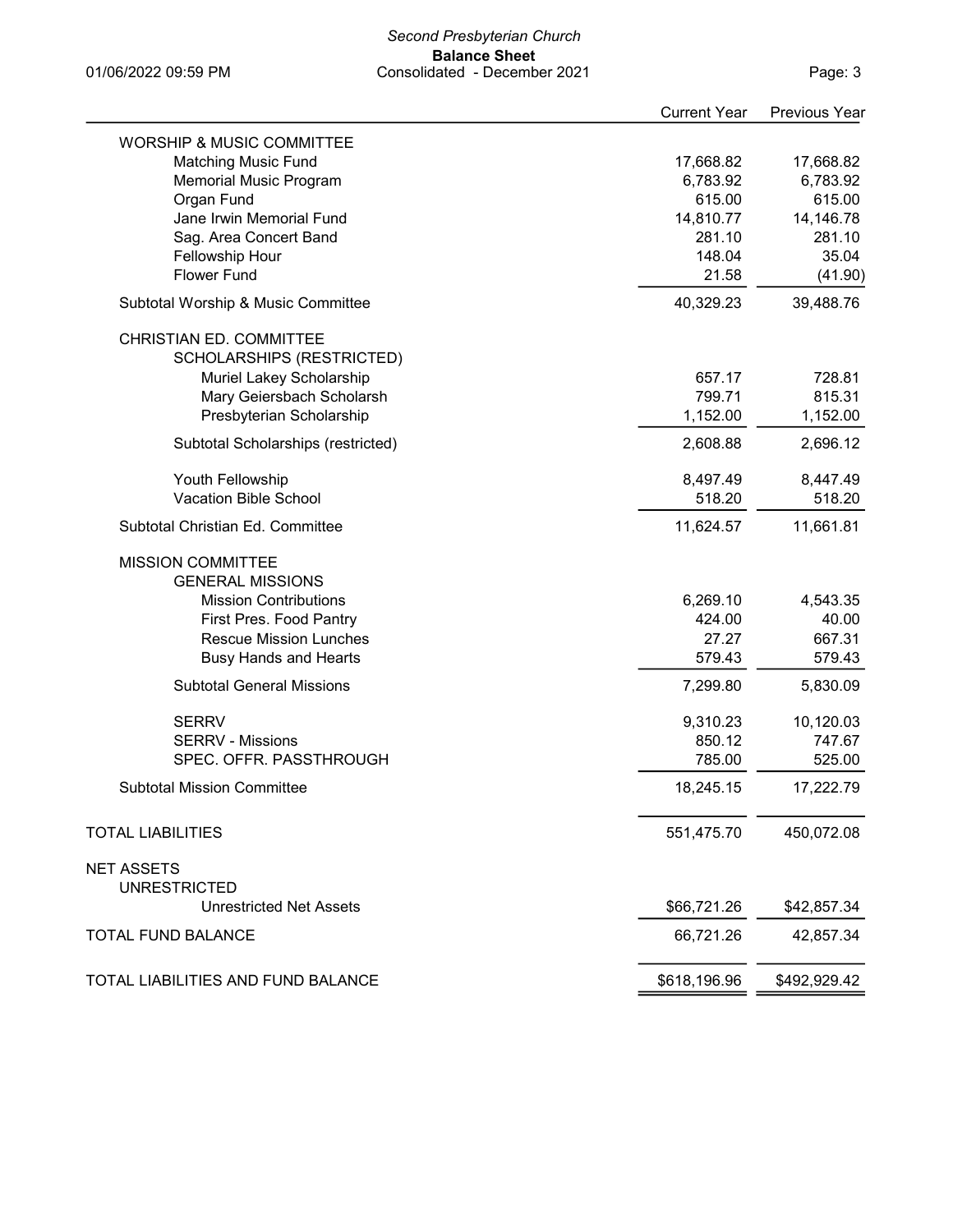## **2022 Budget**

Second Presbyterian Church

|                                   | 2021 Budget vs. Actual |  |             |                   |  | 2022 Budget |              |
|-----------------------------------|------------------------|--|-------------|-------------------|--|-------------|--------------|
| *INCOME*                          | 2021 Budget            |  | 2021 Actual | <b>Difference</b> |  | 2022 Budget | 2021 VS 2022 |
| Envelopes pledged                 | 152,499.22             |  | 147,313.72  | (5, 185.50)       |  | 133,041.04  | (19, 458.18) |
| Envelopes unpledged               | 45,906.33              |  | 50,598.69   | 4,692.36          |  | 45,800.27   | (106.06)     |
| Loose                             | 7,064.42               |  | 4,769.06    | (2, 295.36)       |  | 5,994.38    | (1,070.04)   |
| Per Capita                        | 4,542.97               |  | 2,652.34    | (1,890.63)        |  | 4,018.44    | (524.53)     |
| <b>Requiar Income Total</b>       | 210,012.94             |  | 205,333.81  | (4,679.13)        |  | 188,854.13  | (21, 158.81) |
|                                   |                        |  |             |                   |  |             |              |
| Interest Income - ckg             | 11.82                  |  | 25.92       | 14.10             |  | 17.01       | 5.19         |
| Interest Income - savings         | 1,420.79               |  | 36.41       | (1, 384.38)       |  | 1,372.86    | (47.93)      |
| Dividend Income                   | 2,058.24               |  | 1.125.19    | (933.05)          |  | 1,953.68    | (104.56)     |
| <b>Realized Gain on Stock</b>     | 0.00                   |  | 26,795.14   | 26,795.14         |  | 0.00        | 0.00         |
| <b>Fuel Contributions</b>         | 356.67                 |  | 25.00       | (331.67)          |  | 219.00      | (137.67)     |
| <b>Snow Removal Contributions</b> | 971.50                 |  | 75.00       | (896.50)          |  | 597.90      | (373.60)     |
| Other Income                      | 0.00                   |  | 5,000.00    | 5,000.00          |  | 6,088.82    | 6,088.82     |
| Investment Income                 |                        |  | 3,301.70    |                   |  | 660.34      | 660.34       |
| <b>Other Income Total</b>         | 4,819.02               |  | 36,384.36   | 31,565.34         |  | 10,909.61   | 6,090.59     |
| <b>TOTAL INCOME</b>               | 214,831.96             |  | 241,718.17  | 26,886.21         |  | 199,763.74  | (15,068.22)  |

|             | 2022 Budget  |  |
|-------------|--------------|--|
| 2022 Budget | 2021 VS 2022 |  |
| 133.041.04  | (19, 458.18) |  |
| 45,800.27   | (106.06)     |  |
| 5.994.38    | (1,070.04)   |  |
| 4,018.44    | (524.53)     |  |
| 188,854.13  | (21,158.81   |  |
|             |              |  |
| 17.01       | 5.19         |  |
| 1,372.86    | (47.93)      |  |
| 1,953.68    | (104.56)     |  |
| 0.00        | 0.00         |  |
| 219.00      | (137.67      |  |
| 597.90      | (373.60)     |  |
| 6.088.82    | 6,088.82     |  |
| 660.34      | 660.34       |  |
| 10,909.61   | 6,090.59     |  |
|             |              |  |
| 199,763.74  | (15,068.22)  |  |

| *EXPENSES*              | 2021 Budget | 2021 Actual | <b>Difference</b> | 2022 Budget | 2021 VS 2022 |
|-------------------------|-------------|-------------|-------------------|-------------|--------------|
| Personnel               |             |             |                   |             |              |
| <b>SP Salary</b>        | 57,131.00   | 57,131.04   | 0.04              | 51,868.24   | (5,262.76)   |
| SP Housing              | 14,500.00   | 14,500.08   | 0.08              | 13,841.69   | (658.31)     |
| SP Pension/Health Ins.  | 20.200.44   | 20,200.44   | 0.00              | 23,527.95   | 3,327.51     |
| <b>SP Car Allowance</b> | 1,500.00    | 121.63      | (1,378.37)        | 495.53      | (1,004.47)   |
| <b>SP Study Leave</b>   | 1,500.00    | 0.00        | (1,500.00)        | 168.76      | (1, 331.24)  |
| <b>SP Professional</b>  | 700.00      | 83.41       | (616.59)          | 208.02      | (491.98)     |
| <b>SP SECA</b>          | 5,479.77    | 5,479.68    | (0.09)            | 8,318.32    | 2,838.55     |
| SP Phone Reimbursement  | 600.00      | 577.79      | (22.21)           | 179.25      | (420.75)     |
| <b>CE Salary</b>        | 26,426.40   | 6,496.49    | (19,929.91        | 20,560.65   | (5,865.75)   |
| <b>MM Salary</b>        | 33,400.00   | 21,259.62   | (12, 140.38)      | 32,512.38   | (887.62)     |
| MM Continuing Education | 0.00        | 0.00        | 0.00              | 1,000.00    | 1,000.00     |
| <b>YD Salary</b>        | 5,157.95    | 458.63      | (4,699.32)        | 3,629.84    | (1,528.11)   |
| <b>Office Staff</b>     | 17,935.77   | 12,348.91   | (5,586.86)        | 19,526.38   | 1,590.61     |
| Custodian               | 13,811.91   | 4,056.01    | (9,755.90)        | 9,347.06    | (4,464.85)   |
| Childcare               | 607.95      | 0.00        | (607.95)          | 402.53      | (205.42)     |
| Live-Stream Operator    | 3,900.00    | 2,715.00    | (1, 185.00)       | 543.00      | (3,357.00)   |
| Payroll Taxes           | 7,446.51    | 3,620.98    | (3,825.53)        | 6,615.82    | (830.69)     |
| <b>Personnel Total</b>  | 210,297.70  | 149,049.71  | (61, 247.99)      | 192,745.42  | (17, 552.28) |

| <b>Administration</b>              |           |           |             |           |             |
|------------------------------------|-----------|-----------|-------------|-----------|-------------|
| <b>Office Supplies</b>             | 1,000.00  | 407.17    | (592.83)    | 1,000.00  | 0.00        |
| <b>Bank/Finance Fees</b>           | 700.00    | 661.27    | (38.73)     | 700.00    | 0.00        |
| Postage                            | 1,000.00  | 006.10    | 6.10        | 1,000.00  | 0.00        |
| <b>Finance Committee</b>           | 1,000.00  | 0.00      | (1,000.00)  | 500.00    | (500.00)    |
| <b>Electronic Subscriptions</b>    | 300.00    | 600.57    | 300.57      | 300.00    | 0.00        |
| <b>Employee Goodwill</b>           | 300.00    | 50.00     | (250.00)    | 250.00    | (50.00)     |
| Insurance                          | 9,000.00  | 8,303.00  | (697.00)    | 8,763.98  | (236.02)    |
| Audit/Finance                      | 2,500.00  | 2,000.00  | (500.00)    | 1,845.00  | (655.00)    |
| <b>Staff Training</b>              | 100.00    | 0.00      | (100.00)    | 100.00    | 0.00        |
| Recruitment                        | 0.00      | 0.00      | 0.00        | 0.00      | 0.00        |
| Phone & Internet                   | 3,960.00  | 4,393.84  | 433.84      | 3,131.12  | (828.88)    |
| Copier Lease                       | 5,500.00  | 4,109.42  | (1, 390.58) | 4,795.49  | (704.51)    |
| Electricity & Gas                  | 18,500.00 | 16,438.24 | (2,061.76)  | 17,085.69 | (1,414.31)  |
| Water & Sewer                      | 200.00    | 232.39    | 32.39       | 252.37    | 52.37       |
| Street Light Assessment            | 600.00    | 690.75    | 90.75       | 636.19    | 36.19       |
| Alarm                              | 600.00    | 539.40    | (60.60)     | 382.49    | (217.51)    |
| Janitoral/Kitchen/Garbage          | 2,500.00  | 1,260.14  | (1, 239.86) | 1,404.71  | (1,095.29)  |
| <b>Building Repair/Maintenance</b> | 5,400.00  | 3,912.88  | (1,487.12)  | 3,610.07  | (1,789.93)  |
| <b>Equipment Repairs</b>           | 0.00      | 0.00      | 0.00        | 0.00      | 0.00        |
| Snow Removal                       | 1,100.00  | 1,125.00  | 25.00       | 1,417.90  | 317.90      |
| Per Capita                         | 8,311.64  | 8,311.64  | 0.00        | 8,207.00  | (104.64)    |
| <b>Administration Total</b>        | 62,571.64 | 54,041.81 | (8,529.83)  | 55,382.01 | (7, 189.63) |

| 2022 Budget | 2021 VS 2022 |
|-------------|--------------|
|             |              |
| 51,868.24   | (5,262.76)   |
| 13,841.69   | (658.31)     |
| 23,527.95   | 3,327.51     |
| 495.53      | (1,004.47)   |
| 168.76      | (1, 331.24)  |
| 208.02      | (491.98)     |
| 8,318.32    | 2,838.55     |
| 179.25      | (420.75)     |
| 20,560.65   | (5,865.75)   |
| 32,512.38   | (887.62)     |
| 1,000.00    | 1,000.00     |
| 3.629.84    | (1,528.11)   |
| 19,526.38   | 1,590.61     |
| 9,347.06    | (4,464.85)   |
| 402.53      | (205.42)     |
| 543.00      | (3,357.00)   |
| 6,615.82    | (830.69)     |
| 192,745.42  | (17, 552.28) |

| 1,000.00  | 0.00        |
|-----------|-------------|
| 700.00    | 0.00        |
| 1,000.00  | 0.00        |
| 500.00    | (500.00)    |
| 300.00    | 0.00        |
| 250.00    | (50.00)     |
| 8,763.98  | (236.02)    |
| 1,845.00  | (655.00)    |
| 100.00    | 0.00        |
| 0.00      | 0.00        |
| 3,131.12  | (828.88)    |
| 4,795.49  | (704.51     |
| 17,085.69 | (1, 414.31) |
| 252.37    | 52.37       |
| 636.19    | 36.19       |
| 382.49    | (217.51     |
| 1,404.71  | (1,095.29)  |
| 3,610.07  | (1,789.93)  |
| 0.00      | 0.00        |
| 1,417.90  | 317.90      |
| 8,207.00  | (104.64)    |
| 55,382.01 | (7,189.63)  |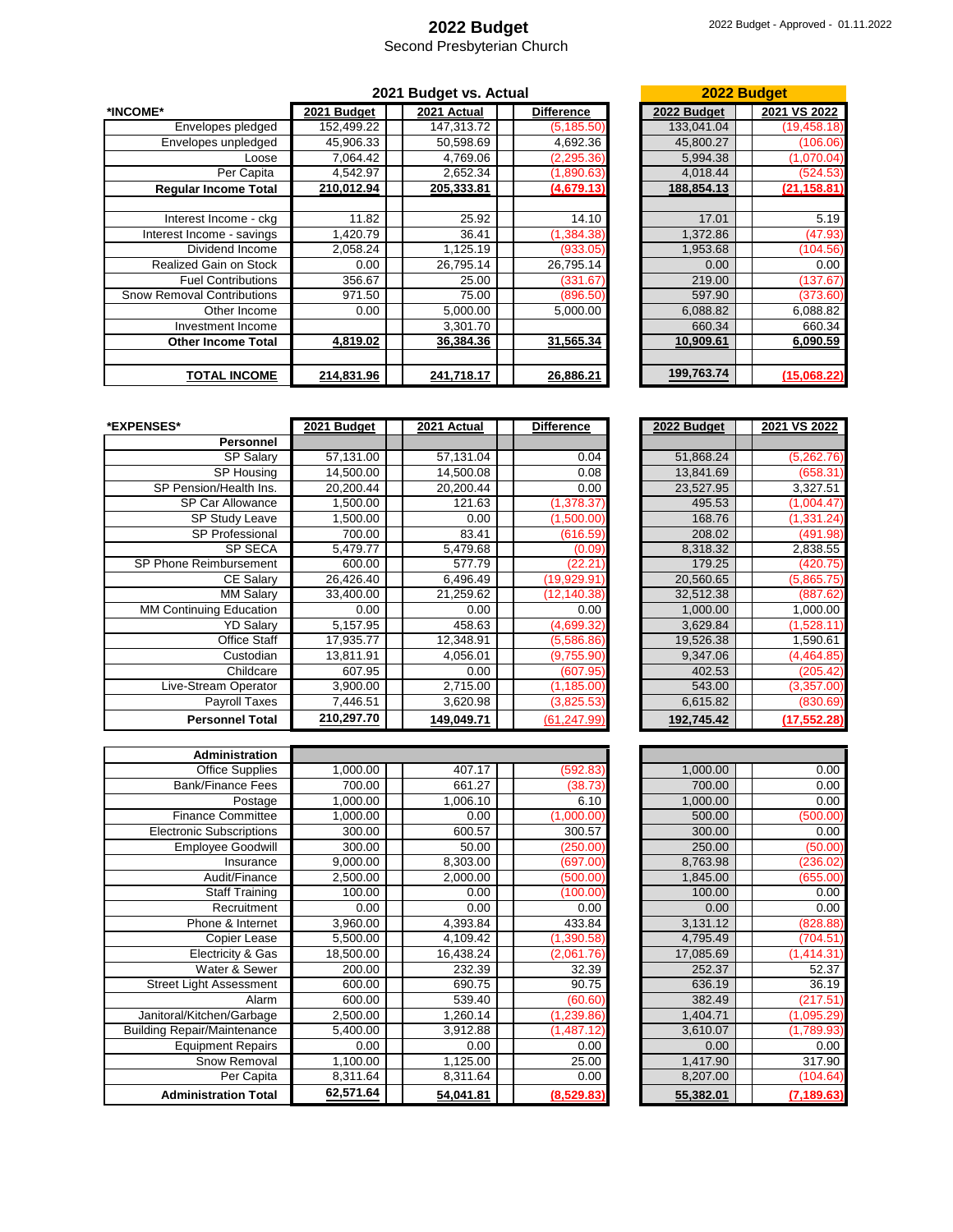#### **2022 Budget**

Second Presbyterian Church

| *EXPENSES*                         | 2021 Budget | 2021 Actual | <b>Difference</b> | 2022 Budget  | 2021 VS 2022 |
|------------------------------------|-------------|-------------|-------------------|--------------|--------------|
| <b>Missions</b>                    |             |             |                   |              | 0.00         |
| Gen. Assem./Presby./Synod          | 4,000.00    | 4,000.00    | 0.00              | 4,000.00     | 0.00         |
| Gen. Mission Designated            | 5,000.00    | 5,000.00    | 0.00              | 5,000.00     | 0.00         |
| <b>Missions Total</b>              | 9,000.00    | 9,000.00    | 0.00              | 9,000.00     | 0.00         |
| <b>Christian Education</b>         |             |             |                   |              |              |
| Curriculum                         | 500.00      | 50.00       | (450.00)          | 111.38       | (388.62)     |
| C.E. Supplies                      | 500.00      | 377.20      | (122.80)          | 155.72       | (344.28)     |
| Vacation Bible School              | 1,000.00    | 0.00        | (1,000.00)        | 493.83       | (506.17)     |
| <b>Confirmation Class</b>          | 250.00      | 205.70      | (44.30)           | 151.92       | (98.08)      |
| Youth Fellowship                   | 600.00      | 232.62      | (367.38)          | 352.18       | (247.82)     |
| Youth Mission Trip                 | 2,100.00    | 0.00        | (2,100.00)        | 1,275.77     | (824.23)     |
| <b>Christian Education Total</b>   | 4,950.00    | 865.52      | (4,084.48)        | 2,540.80     | (2,409.20)   |
|                                    |             |             |                   |              |              |
| <b>Worship &amp; Music</b>         |             |             |                   |              |              |
| Music                              | 1,300.00    | 0.00        | (1,300.00)        | 434.92       | (865.08)     |
| <b>Instrument Repair</b>           | 600.00      | 320.00      | (280.00)          | 408.81       | (191.19)     |
| Copyright Licensing                | 1,000.00    | 1,083.35    | 83.35             | 642.67       | (357.33)     |
| <b>Special Music</b>               | 200.00      | 0.00        | (200.00)          | 20.00        | (180.00)     |
| Devotional Books & Tracts          | 250.00      | 288.90      | 38.90             | 270.18       | 20.18        |
| Drama                              | 100.00      | 0.00        | (100.00)          | 11.60        | (88.40)      |
| <b>Worship Enhancement</b>         | 100.00      | 75.35       | (24.65)           | 70.16        | (29.84)      |
| <b>Worship Supplies/Communion</b>  | 500.00      | 89.07       | (410.93)          | 252.67       | (247.33)     |
| <b>Contractural Music Services</b> | 3,000.00    | 2,520.00    | (480.00)          | 2,822.80     | (177.20)     |
| <b>Pulpit Supply</b>               | 1,000.00    | 520.54      | (479.46)          | 805.97       | (194.03)     |
| <b>Worship &amp; Music Total</b>   | 8,050.00    | 4,897.21    | (3, 152.79)       | 5,739.78     | (2,310.22)   |
| <b>TOTAL EXPENSES</b>              | 294,869.34  | 217,854.25  | (77, 015.09)      | 265,408.01   | (29, 461.33) |
|                                    |             |             |                   |              |              |
| <b>TOTAL INCOME</b>                | 214,831.96  | 241,718.17  | 26,886.21         | 199,763.74   | (15,068.22)  |
| <b>BUDGET BALANCE</b>              | (80,037.38) | 23,863.92   | 103,901.30        | (65, 644.28) | 14,393.10    |

| 2022 Budget | 2021 VS 2022 |
|-------------|--------------|
|             | 0.00         |
| 4,000.00    | 0.00         |
| 5,000.00    | 0.00         |
| 9,000.00    | 0.00         |

| 111.38   | (388.62)   |
|----------|------------|
| 155.72   | (344.28)   |
| 493.83   | (506.17)   |
| 151.92   | (98.08)    |
| 352.18   | (247.82)   |
| 1.275.77 | (824.23)   |
| 2.540.80 | (2,409.20) |

| 434.92      | (865.08)     |
|-------------|--------------|
| 408.81      | (191.19)     |
| 642.67      | (357.33)     |
| 20.00       | (180.00      |
| 270.18      | 20.18        |
| 11.60       | (88.40)      |
| 70.16       | (29.84)      |
| 252.67      | (247.33      |
| 2,822.80    | (177.20      |
| 805.97      | (194.03)     |
| 5,739.78    | (2,310.22)   |
|             |              |
| 265,408.01  | (29, 461.33) |
|             |              |
| 199,763.74  | (15,068.22)  |
|             |              |
| (65,644.28) | 14,393.10    |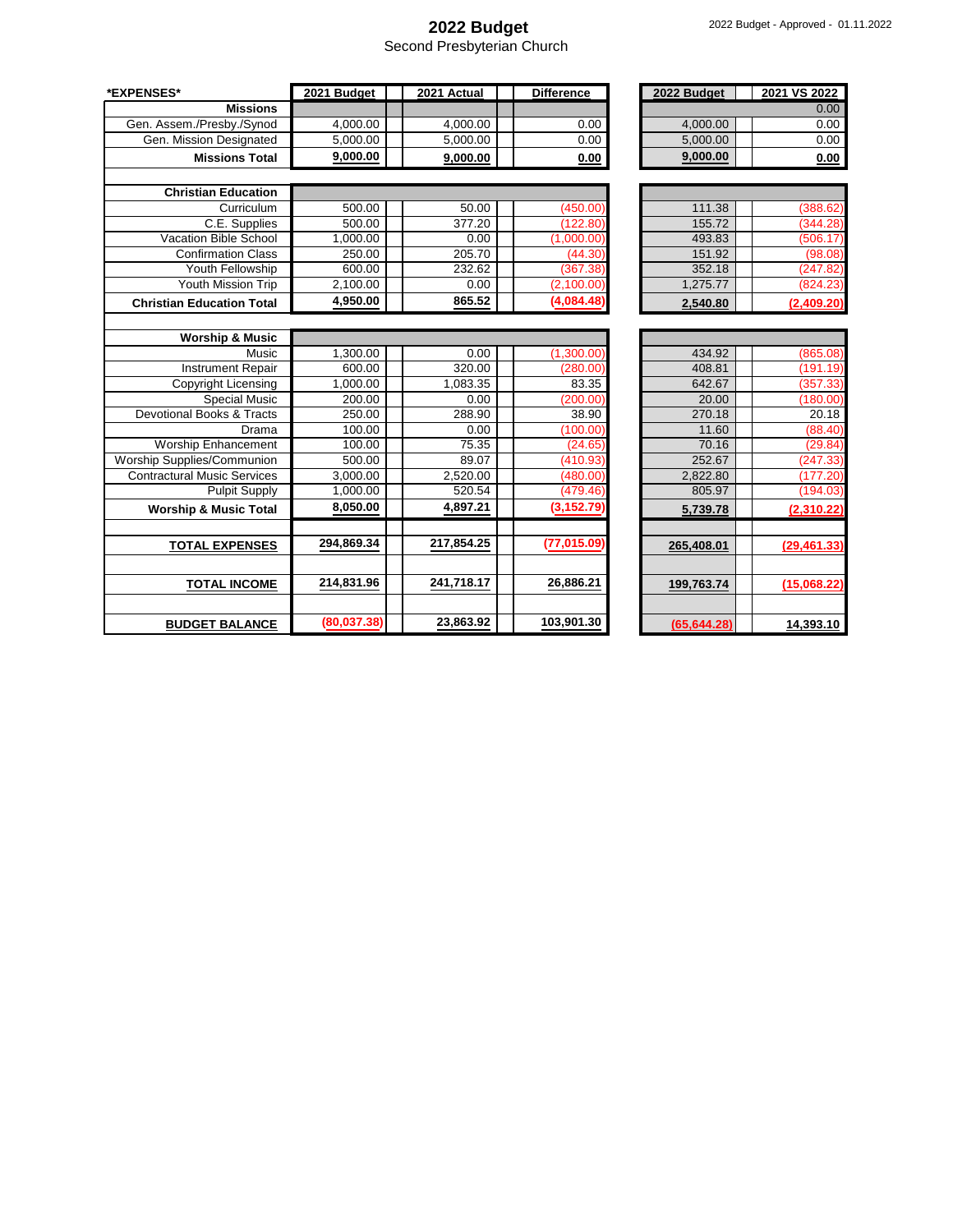## **The Annual Meeting of the Congregation and the Corporation Second Presbyterian Church of Saginaw, MI March 14, 2021**

 The **Annual Meeting of the Congregation** of Second Presbyterian Church was held March 14, 2021, at 10:30 a.m., in the church sanctuary.Moderator Pastor Philomena Ofori-Nipaah called the meeting to order with prayer.

The Moderator and Secretary, JoAnn Hunt, determined that a quorum was present

The 2020 Annual Report was presented. Minutes of the 2019 Congregational Meetings were included. The minutes of this meeting will be approved by Session. **Motion prevailed** to accept the Annual Report.

**Motion prevailed** to elect the following as the Nominating Committee for 2021:

 From the Session: Kristin Fowler, chair Natalie Martinez From the Congregation: A.J. Makrianis Pam Moran Carol Poole Scott Rousseau D.J. Sova

A unanimous ballot was cast.

The committee was thanked for their service.

**Motion prevailed** to nominate and elect Linda Poplewski to serve on Session.

Linda Poplewski, Karen Kalina and Larry Long were installed as Elders.

Adam Engel, Treasurer, reviewed the financial reports and the 2021 budget. He thanked the congregation for its continued support.

The Congregational Meeting was recessed.

Adam Engel, President, called the Meeting of the Corporation to order. Adam explained the purpose of the Corporation. There was no business to discuss.

**Motion prevailed** to adjourn the Meeting of the Corporation.

The Congregational Meeting was reconvened.

#### **Other Business**

• Samantha Engel described the steps the Mission Study Team has taken. More work needs to be done before a committee is formed to search for a new minister.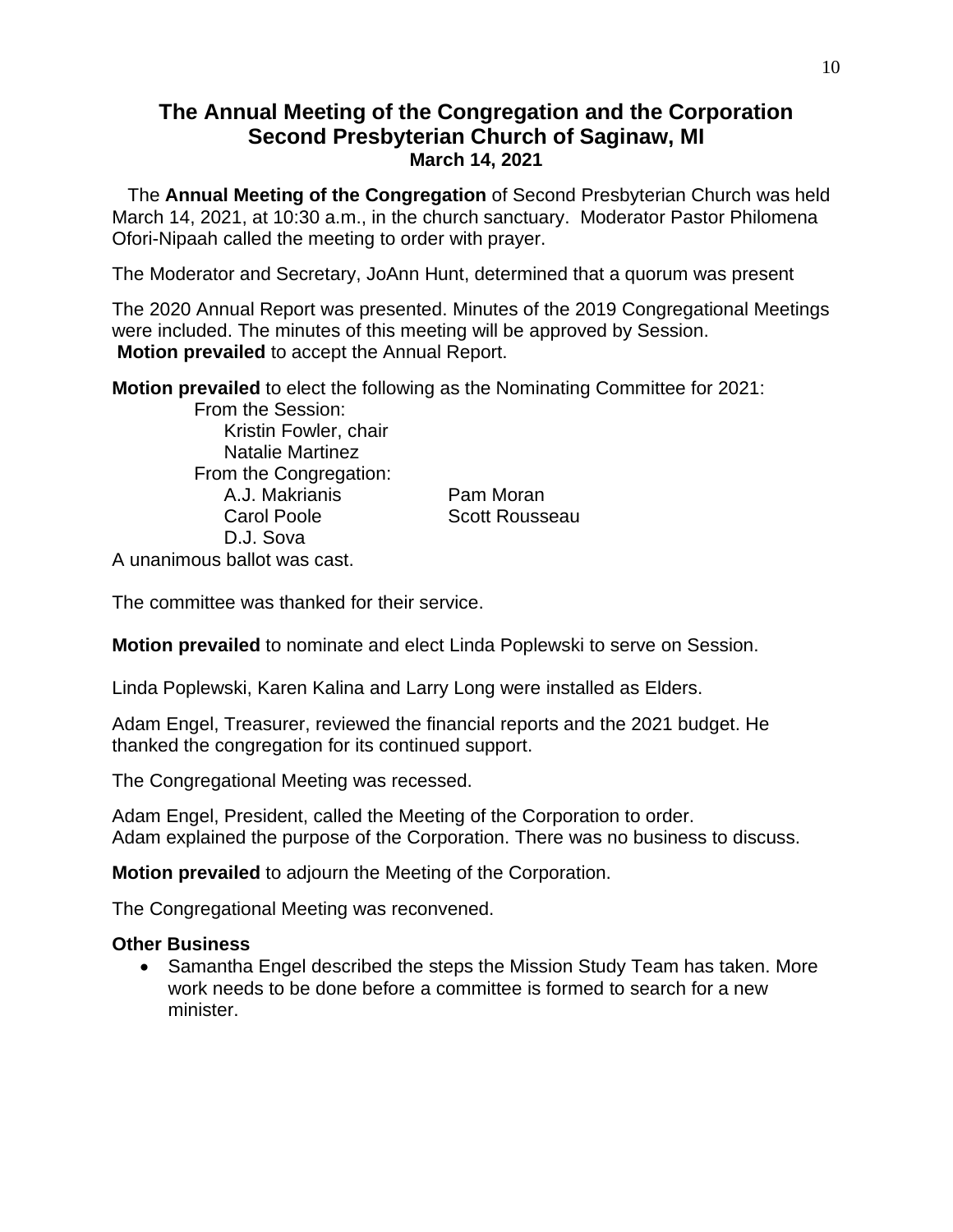• **Motion prevailed** to adopt the following by-laws amendment:" The Congregation or the Session at Second Presbyterian Church may meet by electronic means if all members have reasonable notice of the electronic meeting and the ability to discuss and vote on business items. Notice of any meeting where attendance by electronic means may occur must include an adequate description of how to participate. Participation by this method constitutes presence in person at a meeting. The quorum for such a meeting is the same as for a non-electronic meeting."

**Motion prevailed** to adjourn the Annual Meeting at 11:13 a.m. Pastor Ofori-Nipaah closed the meeting with prayer.

Approved on March 23, 2021. JoAnn M. Hunt

**Secretary** 

 Interim Pastor Philomena Ofori-Nipaah **Moderator**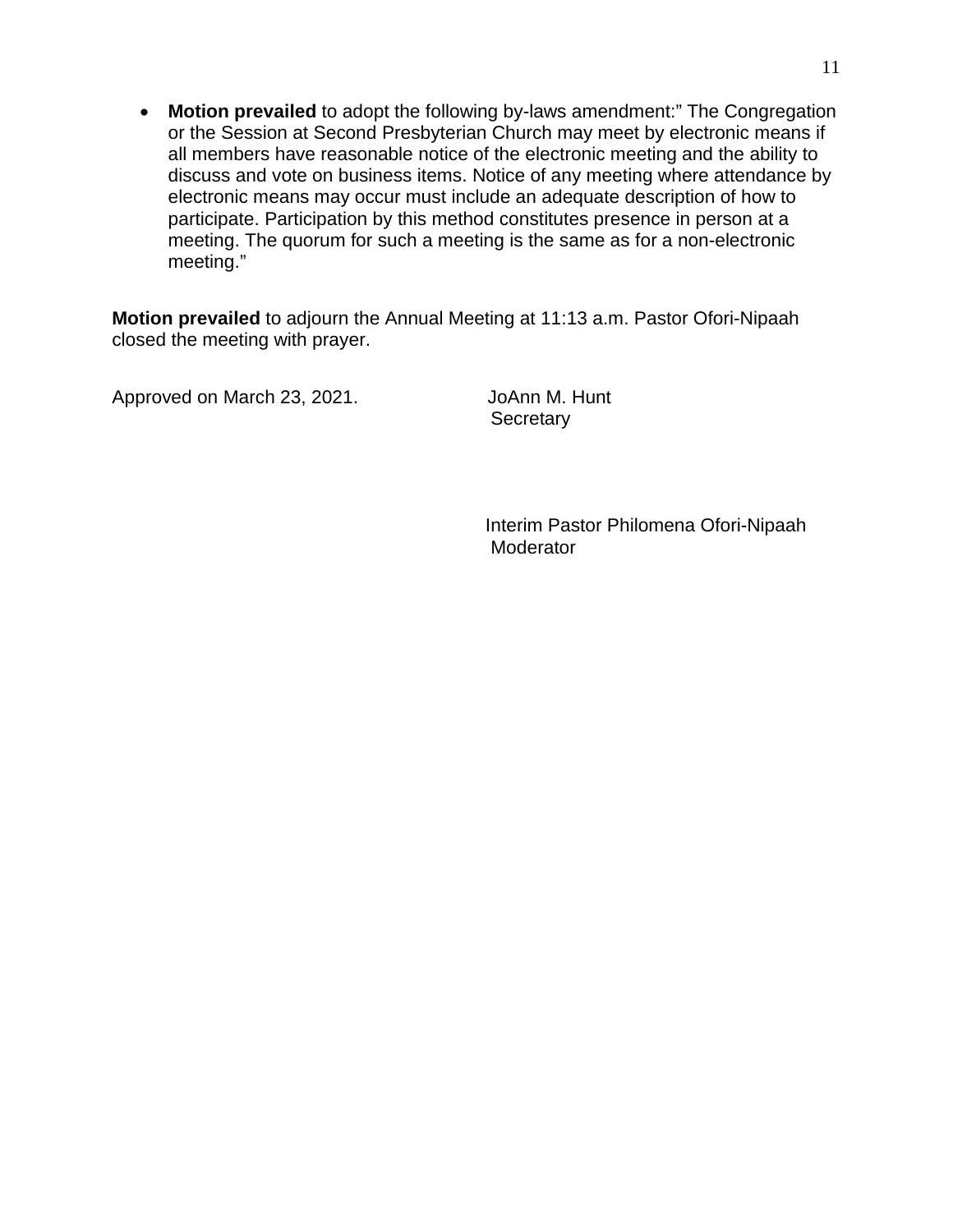## **SPECIAL CONGREGATIONAL MEETING June 20, 2021**

 A special meeting of the Congregation of Second Presbyterian Church was held on June 20, 2021, at 10:26 a.m., in the Church Sanctuary. The purpose of the meeting was to elect members for the Pastor Nominating Committee.

Moderator Pastor Philomena Ofori-Nipaah called the meeting to order with prayer.

The Secretary for the congregational meeting is the Clerk of Session, JoAnn Hunt.

The Moderator determined that a quorum was present.

**Motion prevailed** to cast a unanimous ballot to elect the following for the Pastor Nominating Committee:

- Billie Bauer
- Marsha Bennett
- Pete Brucker
- Barbara Easton
- Adam Engel
- Sonia Hoeppner
- DJ Sova
- Karen Schadel-serving as an alternate

The meeting was adjourned at 10:31 a.m. Pastor Philomena Ofori-Nipaah closed the meeting with prayer.

Approved on August 24, 2021 JoAnn M. Hunt

**Secretary** 

 Interim Pastor Philomena Ofori-Nipaah Moderator